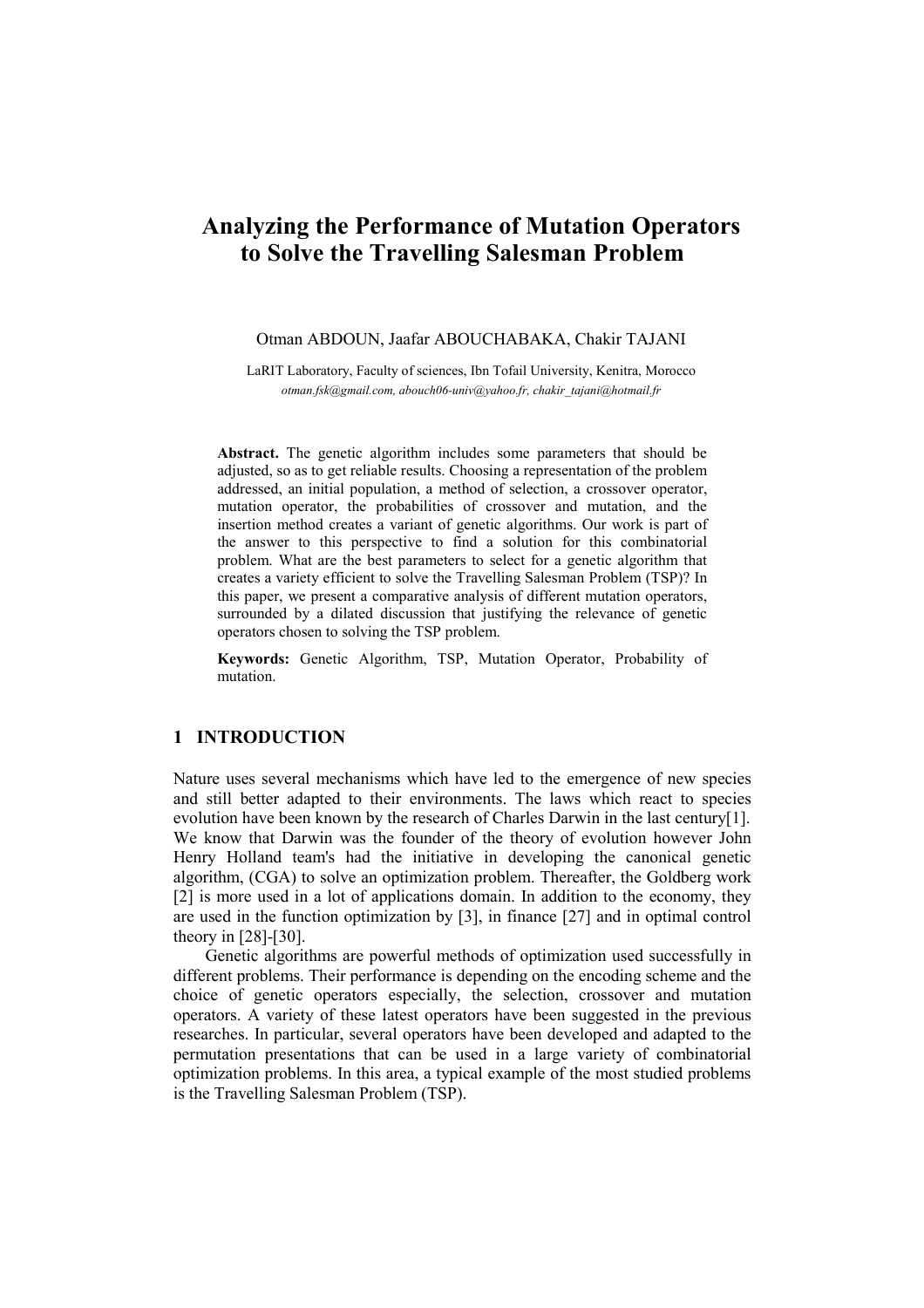The TSP problem is classified as an NP-complete problem [24]. There are some intuitive methods to find the approximate solutions [4]-[9], but all of these methods have exponential complexity, they take too much computing time or require too much memory. In contrast to the exact algorithms, the genetic algorithms can give a good solutions but not necessary the optimal solution. These algorithms are generally very simple and have relatively a low execution time. Therefore, it may be appropriate to use a genetic algorithm [10]-[13] to solve an NP-complete problem such as the case of the TSP. These researches have provided the birth of several genetic mechanisms in particular, the selection, crossover and the mutation operators. In order to resolve the TSP problem, we propose in this paper to study empirically the impact affiliation of the selection, crossover and multiple mutation operators and finally we analyze the experimental results.

## 2 TRAVELING SALESMAN PROBLEM

The Traveling Salesman Problem (TSP) is one of the most intensively studied problems in computational mathematics. In a practical form, the problem is that a traveling salesman must visit every city in his territory exactly once and then return to the starting point [21]. Given the cost of travel between all cities, how should he plan his itinerary for minimum total cost of the entire tour?

The search space for the TSP is a set of permutations of  $n$  cities. Any single permutation of  $n$  cities yields a solution (which is a complete tour of  $n$  cities). The optimal solution is a permutation which yields the minimum cost of the tour. The size of the search space is  $n!$ 

In other words, a TSP of size V is defined by a set of points  $v = \{v_1, v_2, ..., v_n\}$ which  $v_i$  a city marked by coordinates  $v_i x$  and  $v_i y$  where we define a metric distance function  $f$  as in (1). A solution of TSP problem is a form of scheduling  $T=(T[1],T[2],\ldots,T[n],T[1])$  which  $T[i]$  is a permutation on the set  $\{1, 2, \ldots, V\}$ . The evaluation function calculates the adaptation of each solution of the problem by the following formula:

$$
f = \sum_{i=1}^{n-1} \sqrt{(v_i \cdot x - v_{i+1} \cdot x)^2 + (v_i \cdot y - v_{i+1} \cdot y)^2} + \sqrt{(v_n \cdot x - v_1 \cdot x)^2 + (v_n \cdot y - v_1 \cdot y)^2}
$$
(1)

Where  $\boldsymbol{n}$  is the number of cities.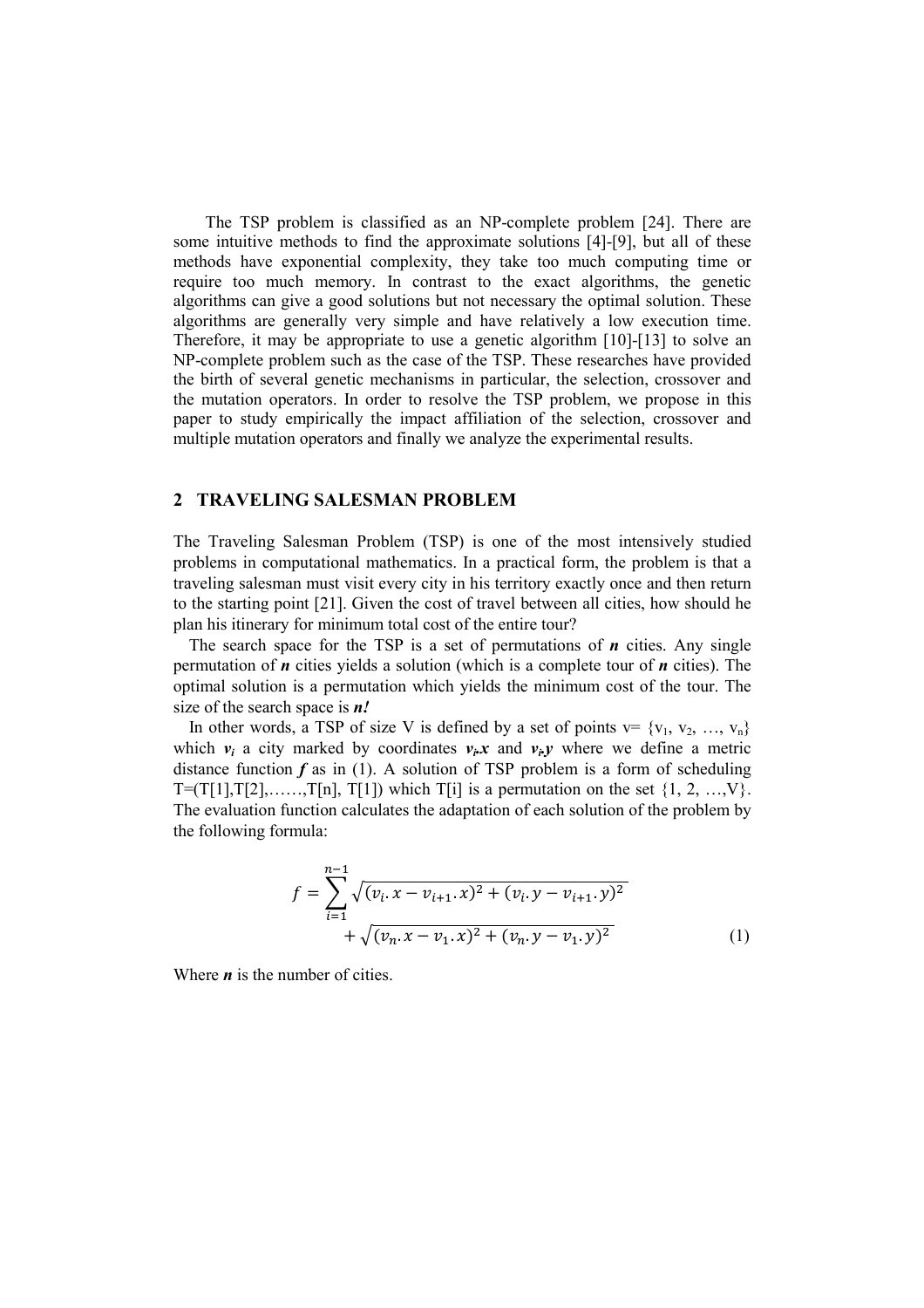If  $d$ , a distance matrix, is added to the TSP problem, and  $d(i,j)$  a distance between the city  $v_i$  and  $v_j$  (2), hence the cost function  $f(1)$  can be expressed as follows:

$$
d(i,j) = \sqrt{(v_i \cdot x - v_j \cdot x)^2 + (v_i \cdot y - v_j \cdot y)^2}
$$
 (2)

$$
f(T) = \sum_{i=1}^{n-1} d(T[i], T[i+1]) + d(T[n], T[1])
$$
\n(3)

The mathematical formulation of TSP problem expresses by:

$$
min{f(T), T = (T[1], T[2], \dots, T[n])}
$$
\n(4)

Which  $T[i]$  is a permutation on the set  $\{1, 2, ..., V\}$ .

The travelling salesman problem (TSP) is an NP-hard problem in combinatorial optimization studied in operations research and theoretical computer science [5]. A quick calculation shows that the complexity is  $O(n!)$  which n is the number of cities (Table. 1 and Figure. 1).

Table 1. Number of possibilities and calculation time by the number of cities

| Number of cities | Number of possibilities | Computation time      |  |
|------------------|-------------------------|-----------------------|--|
|                  | 12                      | $12 \mu s$            |  |
| 10               | 181440                  | $0,18$ ms             |  |
| 15               | 43 billions             | 12 hours              |  |
| 20               | $60E+15$                | 1928 years            |  |
| 25               | $310E+21$               | 9,8 billions of years |  |



Figure. 1. The combinatorial explosion of TSP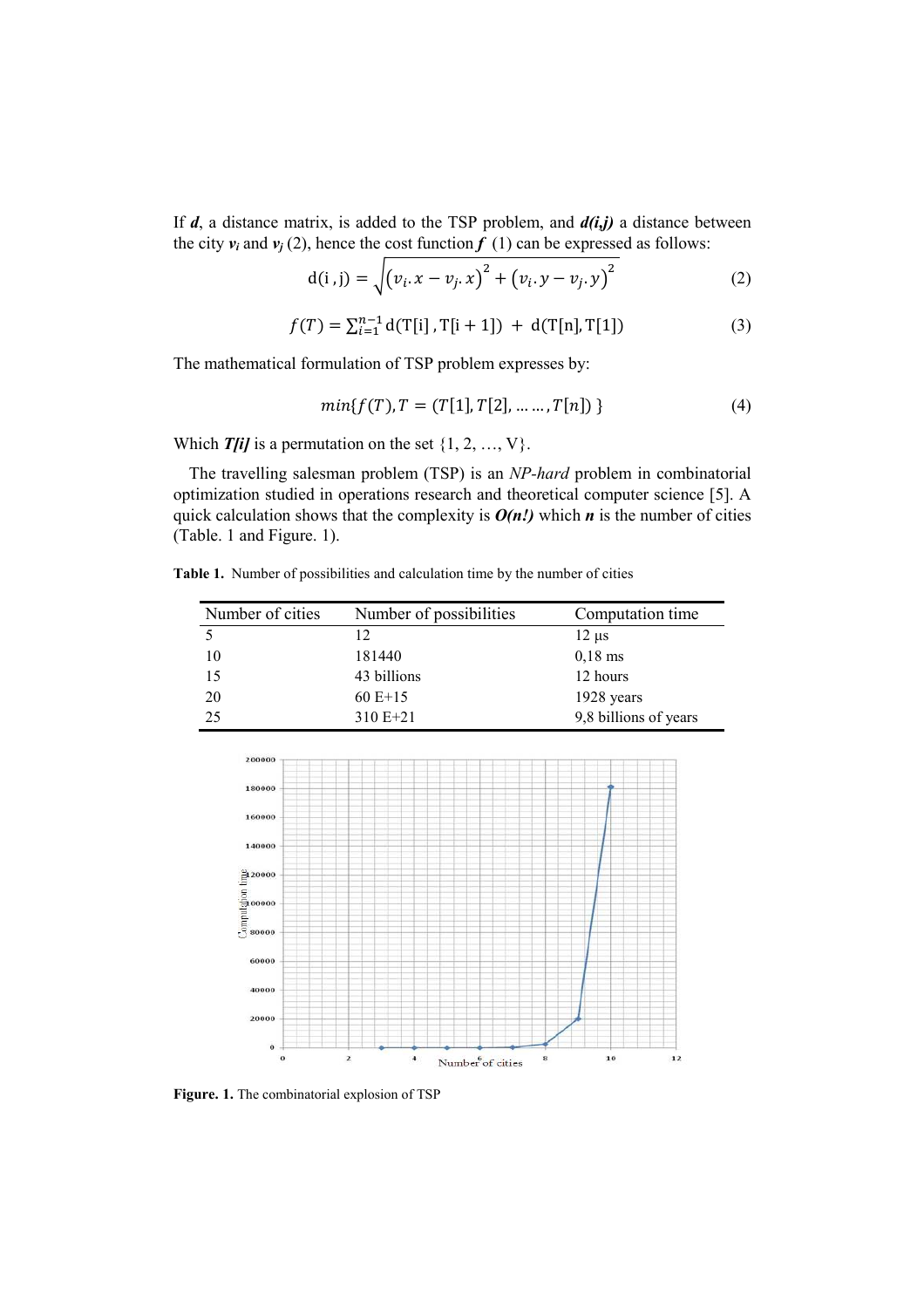To solve the TSP, there are algorithms in the literature deterministic (exact) and approximation algorithms (heuristics).

#### 2.1 Deterministic algorithm

During the last decades, several algorithms emerged to approximate the optimal solution: nearest neighbor, greedy algorithm, nearest insertion, farthest insertion, double minimum spanning tree, strip, space-filling curve and Karp, Litke and Christofides algorithm, etc. (some of these algorithms assume that the cities correspond to points in the plane under some standard metric).

The TSP can be modeled in a linear programming problem under constraints, as follows:

We associate to each city a number between  $I$  and  $V$ . For each pair of cities  $(i, j)$ , we define  $c_{ii}$  the transition cost from city *i* to the city *j*, and the binary variable:

$$
x_{ij} = \begin{cases} 1, & \text{if the traveler moves from city } i \text{ to city } j \\ 0, & \text{else} \end{cases} \tag{5}
$$

So the TSP problem can be formulated as a problem of integer linear programming, as follows:

$$
min \sum_{i=1}^{n} \sum_{j=1}^{i-1} c_{ij} \; x_{ij} \tag{6}
$$

Under the following constraints:

$$
1 - \sum_{i \ j} x_{ij} = 2, \forall i \in N = \{1, 2, ..., n\}
$$
 (7)

$$
2 - \sum_{i \in S} \sum_{j \in S} x_{ij} \ge 2 \text{ for each } S \subset N
$$
 (8)

There are several deterministic algorithms; we mention the method of separation and evaluation and the method of cutting planes.

The deterministic algorithm used to find the optimal solution, but its complexity is exponential order, and it takes a lot of memory space and it requires a very high computation time. In large size problems, this algorithm cannot be used.

Because of the complexity of the problem and the limitations of the linear programming approach, other approaches are needed.

#### 2.2 Approximation algorithm

An approximation algorithm, like the Genetic Algorithms, Ant Colony [31] and Tabu Search [14], [15], is a way of dealing with NP-completeness for optimization problem. This technique does not guarantee the best solution. The goal of an approximation algorithm is to come as close as possible to the optimum value in a reasonable amount of time which is at most polynomial time.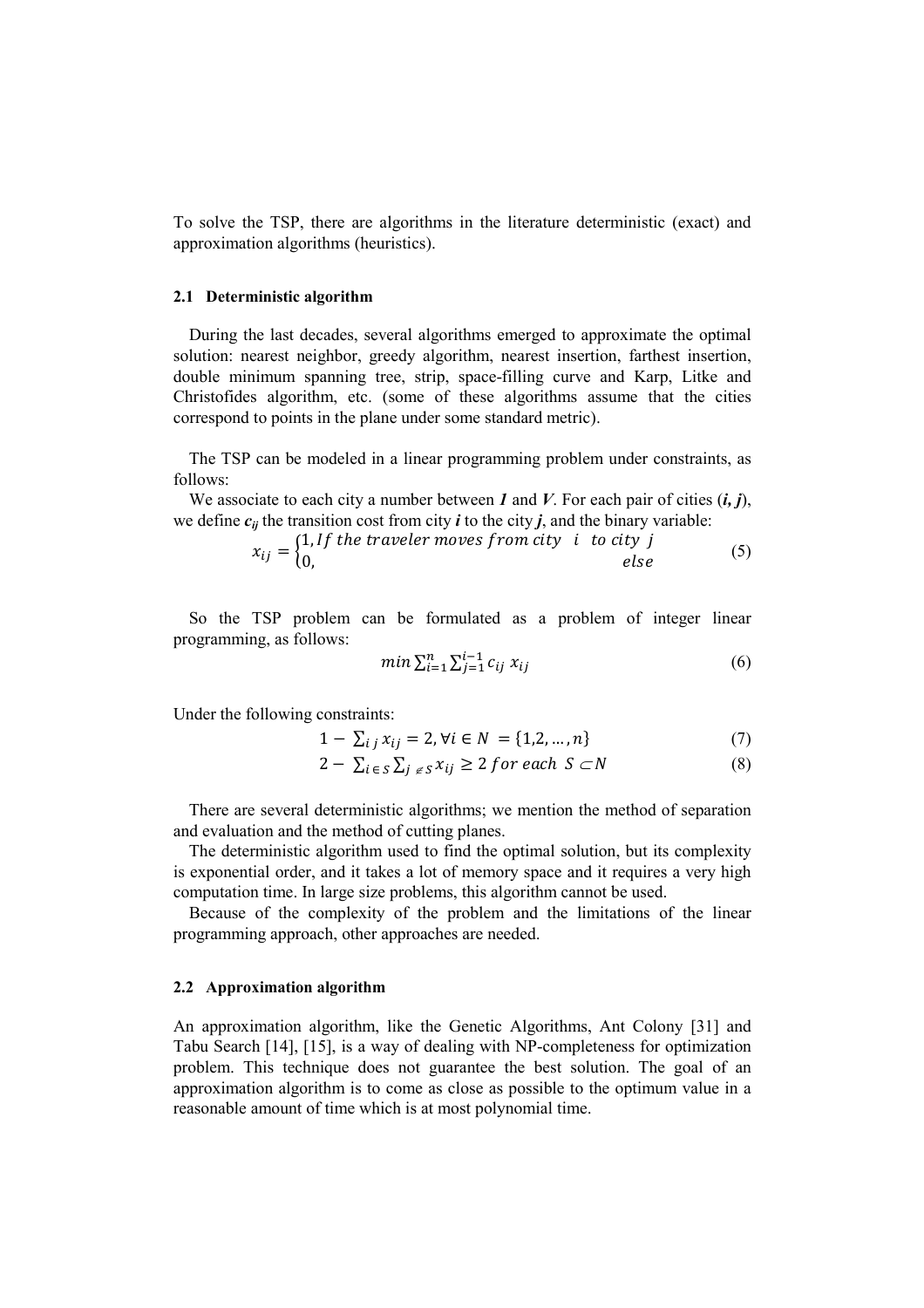# 3 GENETIC ALGORITHM

The genetic algorithm is a one of the family of evolutionary algorithms. The population of a genetic algorithm (GA) evolves by using genetic operators inspired by the evolutionary in biology, "The survival is the individual most suitable to the environment". Darwin discovered that species evolution based on two components: the selection and reproduction. The selection provides a reproduction of the strongest and more robust individuals, while the reproduction is a phase in which the evolution run.

These algorithms were modeled on the natural evolution of species. We add to this evolution concepts the observed properties of genetics (Selection, Crossover, Mutation, etc), from which the name Genetic Algorithm. They attracted the interest of many researchers, starting with Holland [16], who developed the basic principles of genetic algorithm, and Goldberg [2] has used these principles to solve a specific optimization problems. Other researchers have followed this path [17]-[21].

## 3.1 Advantages

Compared to the classical optimization algorithms, the genetic algorithm has several advantages as:

- Use only the evaluation of the objective function regardless of its nature. In fact we do not require any special property of the function to be optimized (continuity, differentiability, connectedness, ..), which gives it more flexibility and a wide range of applications;
- Generation has a parallel form by working on several points at once (population of size N) instead of a single iteration in the classical algorithms;
- The use of probabilistic transition rules (crossover and mutation probability), as opposed to deterministic algorithms where the transition between two individuals is required by the structure and nature of the algorithm.

# 3.2 Principles and Functioning

Irrespective of the problems treated, genetic algorithms, presented in figure (Figure. 2), are based on six principles:

- Each treated problem has a specific way to encode the individuals of the genetic population. A chromosome (a particular solution) has different ways of being coded: numeric, symbolic, or alphanumeric;
- Creation of an initial population formed by a finite number of solutions;
- Definition of an evaluation function (fitness) to evaluate a solution;
- Selection mechanism to generate new solutions, used to identify individuals in a population that could be crossed, there are several methods in the literature, citing the method of selection by rank, roulette, by tournament, random selection, etc.;
- Reproduce the new individuals by using Genetic operators:
	- 1. Crossover operator: is a genetic operator that combines two chromosomes (parents) to produce a new chromosome (children) with crossover probability  $P_{x}$ ;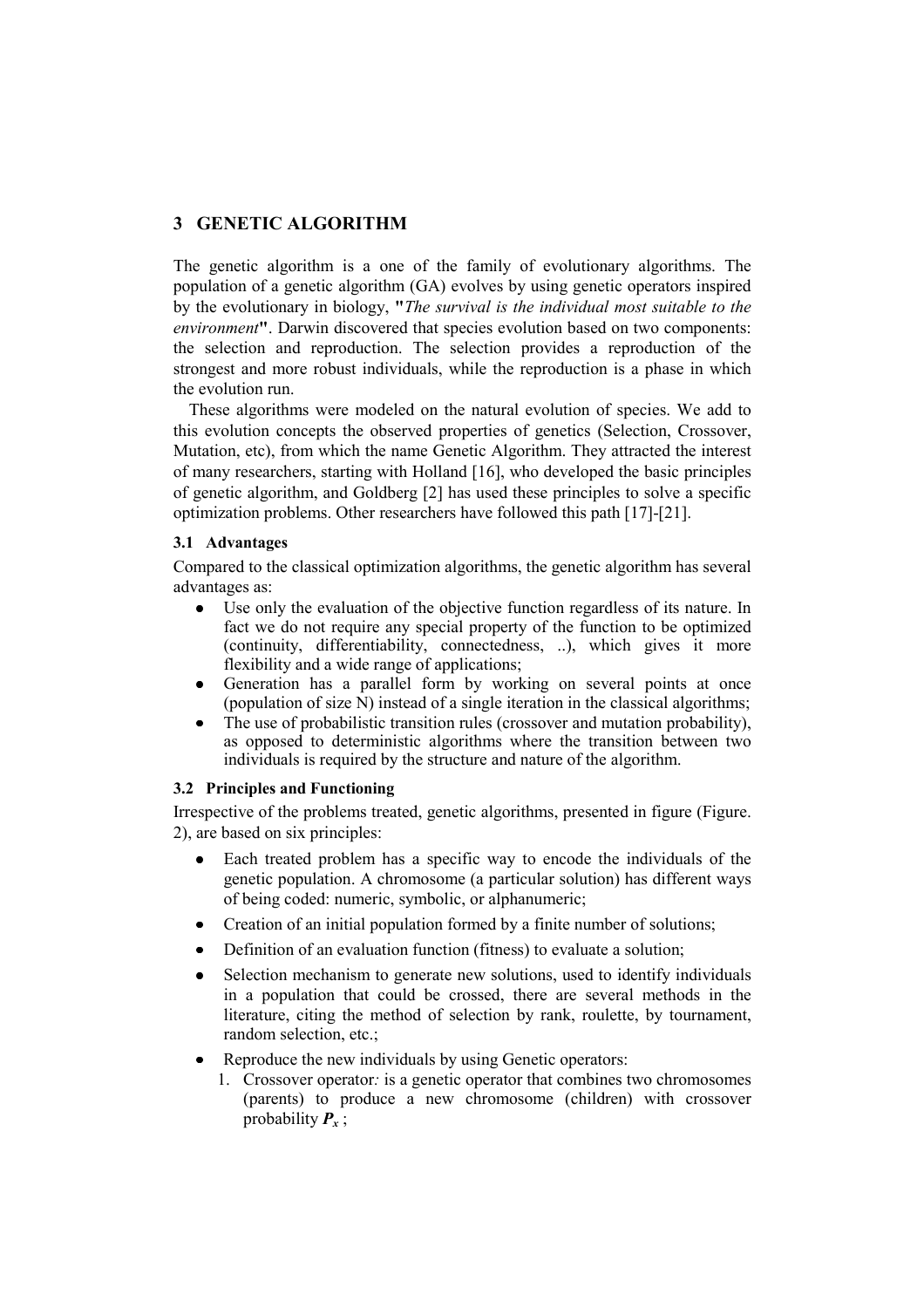- 2. Mutation operator: it avoids establishing a uniform population unable to evolve. This operator used to modify the genes of a chromosome selected with a mutation probability  $P_m$ ;
- Insertion mechanism: to decide who should stay and who should disappear.
- Stopping test: to make sure about the optimality of the solution obtained by the genetic algorithm.



Figure. 2. Functioning of the genetic algorithm.

We presented the various steps which constitute the general structure of a genetic algorithm: Coding, method of selection, crossover and mutation operator and their probabilities, insertion mechanism, and the stopping test. For each of these steps, there are several possibilities. The choice between these various possibilities allows us to create several variants of genetic algorithm. Subsequently, our work focuses on finding a solution to that combinative problem: What are the best settings which create an efficient genetic variant to solve the Traveling Salesman Problem?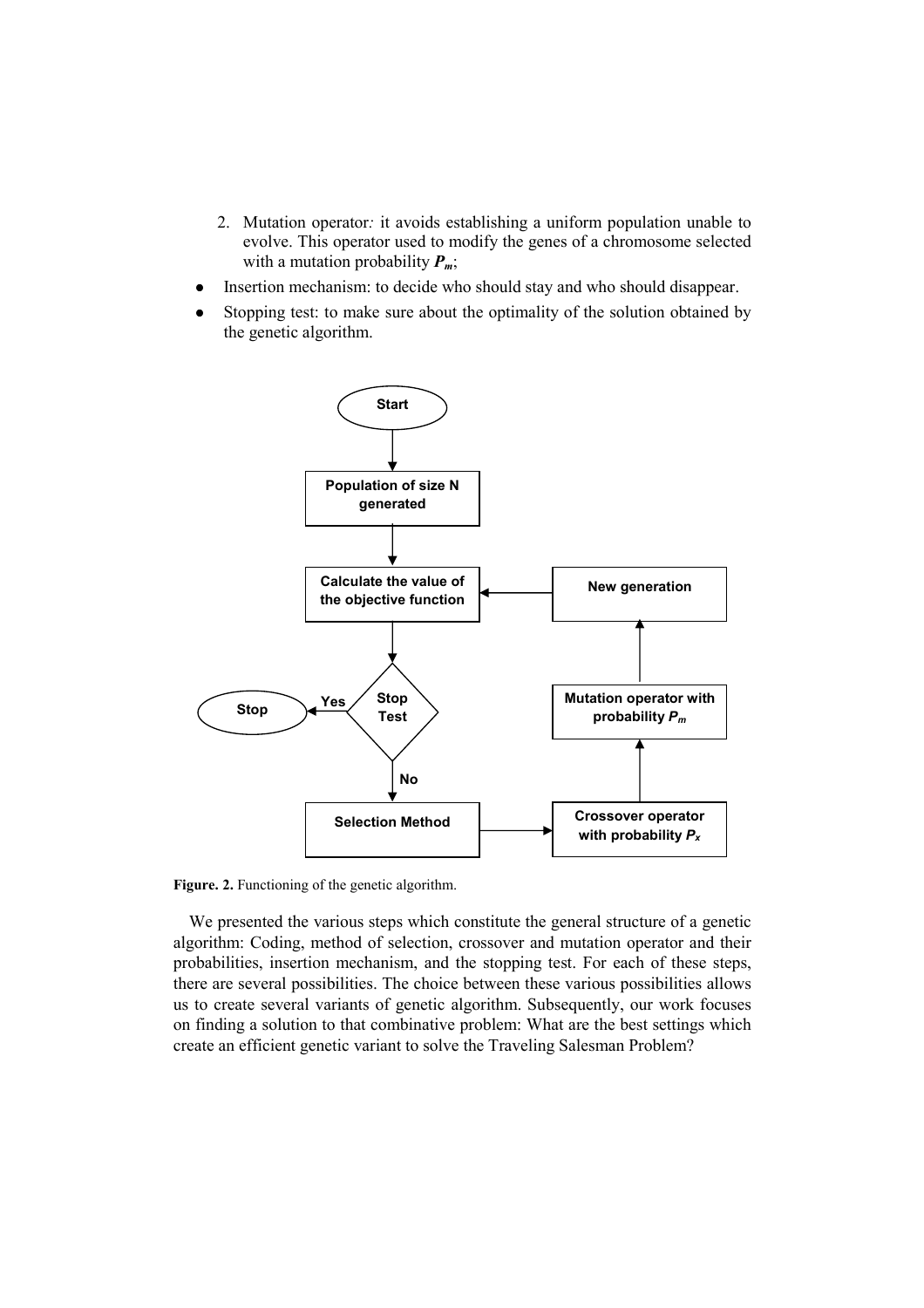# 4 APPLIED GENETIC ALGORITHMS TO THE TRAVELING SALESMAN PROBLEM

## 4.1 Problem representation methods

In this section we will study different methods of data representation, and then we will quote the method used for our problem.

### 4.1.1 Adjacency Representation

The adjacency representation represents a tour as a list of  $n$  cities. The city  $j$  is listed in the position  $\mathbf{i}$  if and only if the tour leads from city  $\mathbf{i}$  to city  $\mathbf{j}$  (Example: Table 2).

Table 2. Adjacency representation of the tour 1,5,2,9,7,6,8,4,1

|  |  | Q |  | b | 8 |  |
|--|--|---|--|---|---|--|
|--|--|---|--|---|---|--|

The adjacency representation does not support the classical crossover operator. A repair algorithm might be necessary.

## 4.1.2 Ordinal Representation

The ordinal representation [21] represents a tour as a list of n cities; the *i* th element of the list is a number in the range from  $I$  to  $(n-i+1)$ . The idea behind the ordinal representation is as follows: There is some ordered list of cities  $C=\{1,2,3,4,5,6,7,8,9\}$ , which serves as a reference point for lists in ordinal representations.

### 4.1.3 Path Representation

The path representation is perhaps the most natural representation of a tour. A tour is encoded by an array of integers representing the successor and predecessor of each city.

Table 3. Coding of a tour (3, 5, 2, 9, 7, 6, 8, 4)



#### 4.2 Generation of the initial population

The initial population conditions the speed and the convergence of the algorithm. For this, we applied several methods to generate the initial population:

- Random generation of the initial population.
- Generation of the first individual randomly, this one will be mutated N-1 times with a mutation operator.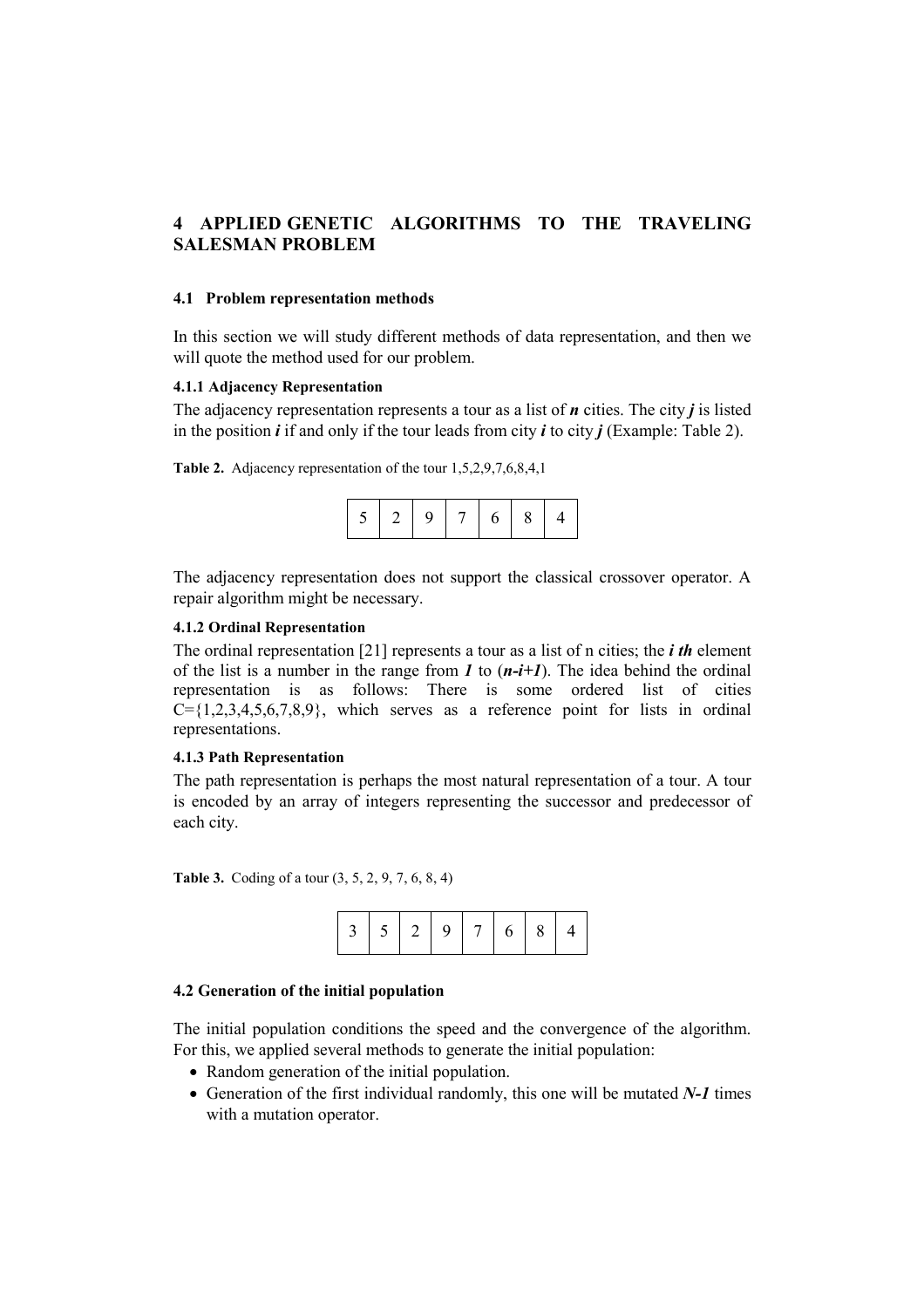• Generation of the first individual by using a heuristic mechanism. The successor of the first city is located at a distance smaller compared to the others. Next, we use a mutation operator on the route obtained in order to generate  $(N-2)$  other individuals who will constitute the initial population.

## 4.3 Selection

While there are many different types of selection, we will cover the most common type - roulette wheel selection. In roulette wheel selection, the individuals are given a probability  $P_i$  of being selected (9) that is directly proportionate to their fitness. The algorithm for a roulette wheel selection algorithm is illustrated in algorithm (Figure. 3)

$$
\frac{1}{N-1} \times \left(1 - \frac{f_i}{\sum_{j \in Population} f_j}\right) \tag{9}
$$

Which  $f_i$  is value of fitness function for the individual  $i$ 

```
for all members of population
     sum += fitness of this individual 
end for 
for all members of population
     probability = sum of probabilities + (fitness / sum) 
     sum of probabilities += probability 
end for
number = Random between 0 and 1 
for all members of population
  if number > probability but less than next probability
  then you have been selected
end for
```
Figure. 3. Functioning of the genetic algorithm.

Thus, individuals who have low values of the fitness function may have a high chance of being selected among the individuals to cross.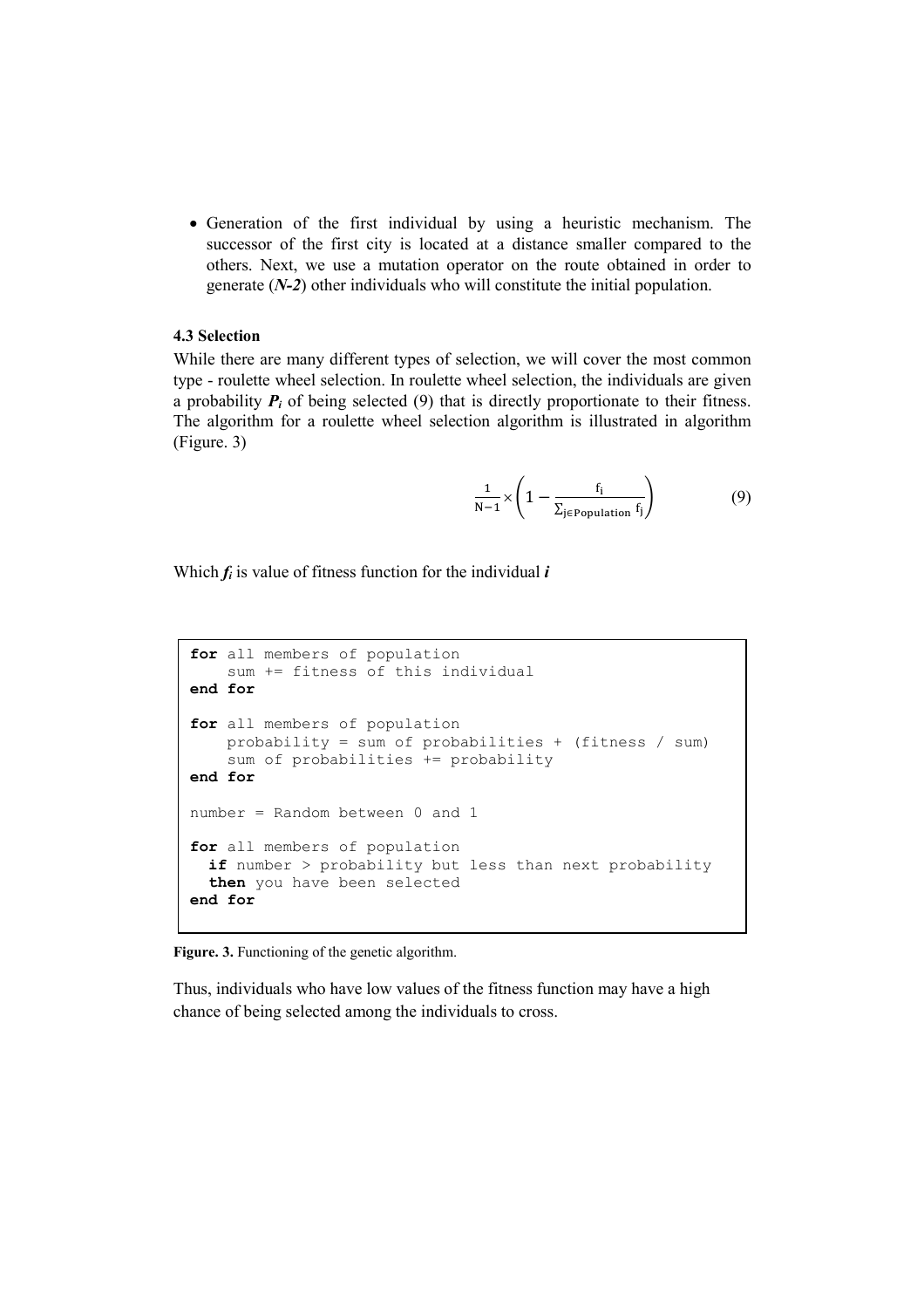## 4.3 Crossover Operator

After the selection (reproduction) process, the population is enriched with better individuals. Reproduction makes clones of good strings but does not create new ones. Crossover operator is applied to the mating pool with the hope that it creates a better offspring.

After two parents have been selected by the selection method, crossover takes place. Crossover is an operator that mates the two parents (chromosomes) called parent1 and parent2 to produce two offspring (solutions) called *child1* and *child2*. The two newborn chromosomes may be better than their parents and the evolution process may continue. The crossover in carried out according to the crossover probability  $P<sub>x</sub>$ . In this study, we chose as crossover operator the Ordered Crossover method  $(OX)$  [33].

The Ordered Crossover method is presented by Goldberg [8], is used when the problem is of order based, for example in U-shaped assembly line balancing etc. Given two parent chromosomes, two random crossover points are selected partitioning them into a left, middle and right portion. The ordered two points crossover behaves in the following way: child1 inherits its left and right section from *parent1*, and its middle section is determined.





We have chosen the operator OX as a crossover operator in this study because it is considered one of the best genetic operators used in the resolution of the traveling salesman problem [33].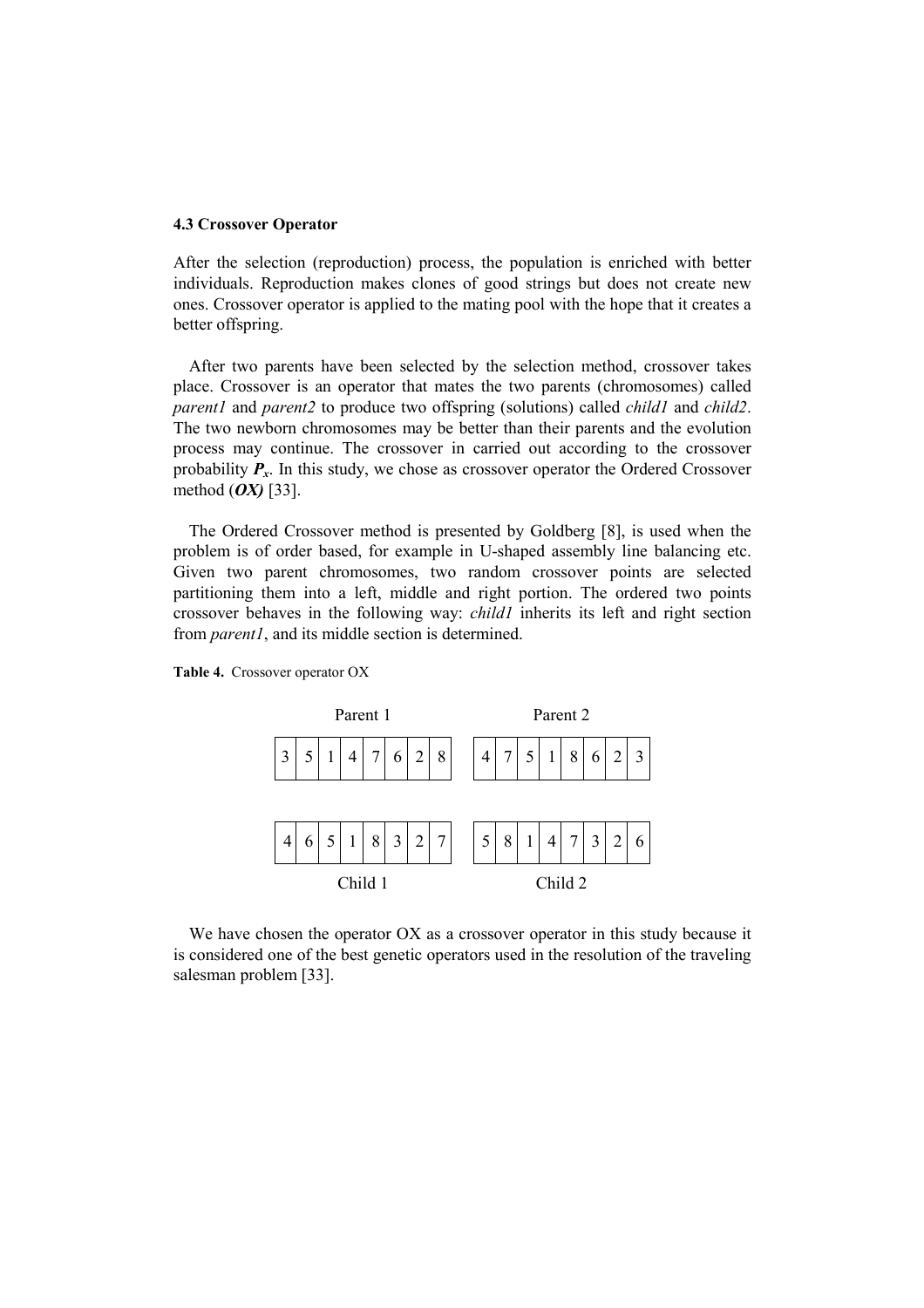```
Input: Parents x_1 = [x_{1,1}, x_{1,2}, \dots, x_{1,n}] and x_2 = [x_{2,1}, x_{2,2}, \dots, x_{2,n}]Output: Children y_1 = [y_{1,1}, y_{1,2}, \dots, y_{1,n}] and y_2 = [y_{2,1}, y_{2,2}, \dots, y_{2,n}]--------------------------------------------------------- 
Initialize 
    • Initialize y1 and y2 being a empty genotypes; 
    • Choose two crossover points a and b such that 
        1≤a≤b≤n; 
j_1 = j_2 = k = b+1;i = 1;Repeat 
        if x_{1,i} \notin \{x_{2,a}, \ldots, x_{2,b}\} then
         { 
           y_{1,j1} = x_{1,k};
           j_1++;
          } 
        if x_{2,i} \notin \{x_{1,a}, \ldots, x_{1,b}\} then
         { 
           y_{2,j1} = x_{2,k};
           j_2++;
 } 
        k=k+1;Until i ≤ n 
y_1 = [y_{1,1} \dots y_{1,a-1} x_{2,a} \dots x_{2,b} y_{1,a} \dots y_{1,n-a}];y_2 = [y_{2,1} \dots y_{2,a-1} x_{1,a} \dots x_{1,b} y_{2,a} \dots y_{2,n-a}];
```
Figure. 4. Algorithm of Crossover operator OX.

## 4.4 Mutation Operators

After crossover, the strings are subjected to mutation. Mutation prevents the algorithm to be trapped in a local minimum. Mutation plays the role of recovering the lost genetic materials as well as for randomly disturbing genetic information. It is an insurance policy against the irreversible loss of genetic material. Mutation has traditionally considered as a simple search operator. If crossover is supposed to exploit the current solution to find better ones, mutation is supposed to help for the exploration of the whole search space. Mutation is viewed as a background operator to maintain genetic diversity in the population. It introduces new genetic structures in the population by randomly modifying some of its building blocks. Mutation helps escape from local minima's trap and maintains diversity in the population. It also keeps the gene pool well stocked, and thus ensuring ergodicity.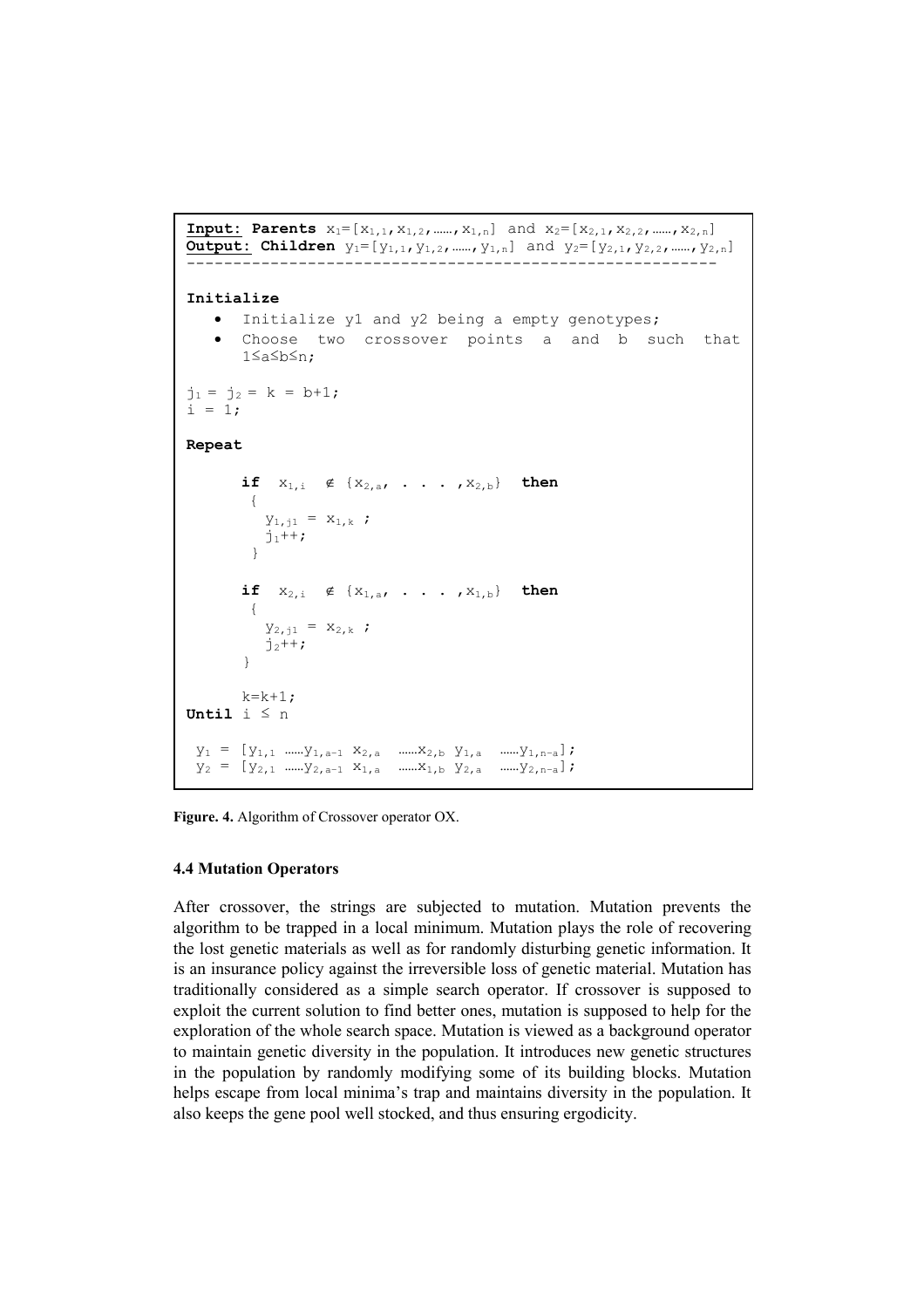There are many different forms of mutation for the different kinds of representation. For binary representation, a simple mutation can consist in inverting the value of each gene with a small probability. The probability is usually taken about 1/L, where L is the length of the chromosome. It is also possible to implement kind of hill-climbing mutation operators that do mutation only if it improves the quality of the solution. Such an operator can accelerate the search. But care should be taken, because it might also reduce the diversity in the population and makes the algorithm converge toward some local optima.

We use the sex mutation operators as following:

## 4.4.1 Twors Mutation

Twors mutation allows the exchange of position of two genes randomly chosen.

Table 5. Mutation operator TWORS



## 4.4.2 Centre inverse mutation (CIM)

The chromosome is divided into two sections. All genes in each section are copied and then inversely placed in the same section of a child.

Table 6. Centre inverse Mutation operator



#### 4.4.3 Reverse Sequence Mutation (RSM)

In the reverse sequence mutation operator, we take a sequence S limited by two positions  $i$  and  $j$  randomly chosen, such that  $i \le j$ . The gene order in this sequence will be reversed by the same way as what has been covered in the previous operation. The algorithm (Figure. 5) shows the implementation of this mutation operator.

Table 7. Mutation operator RSM

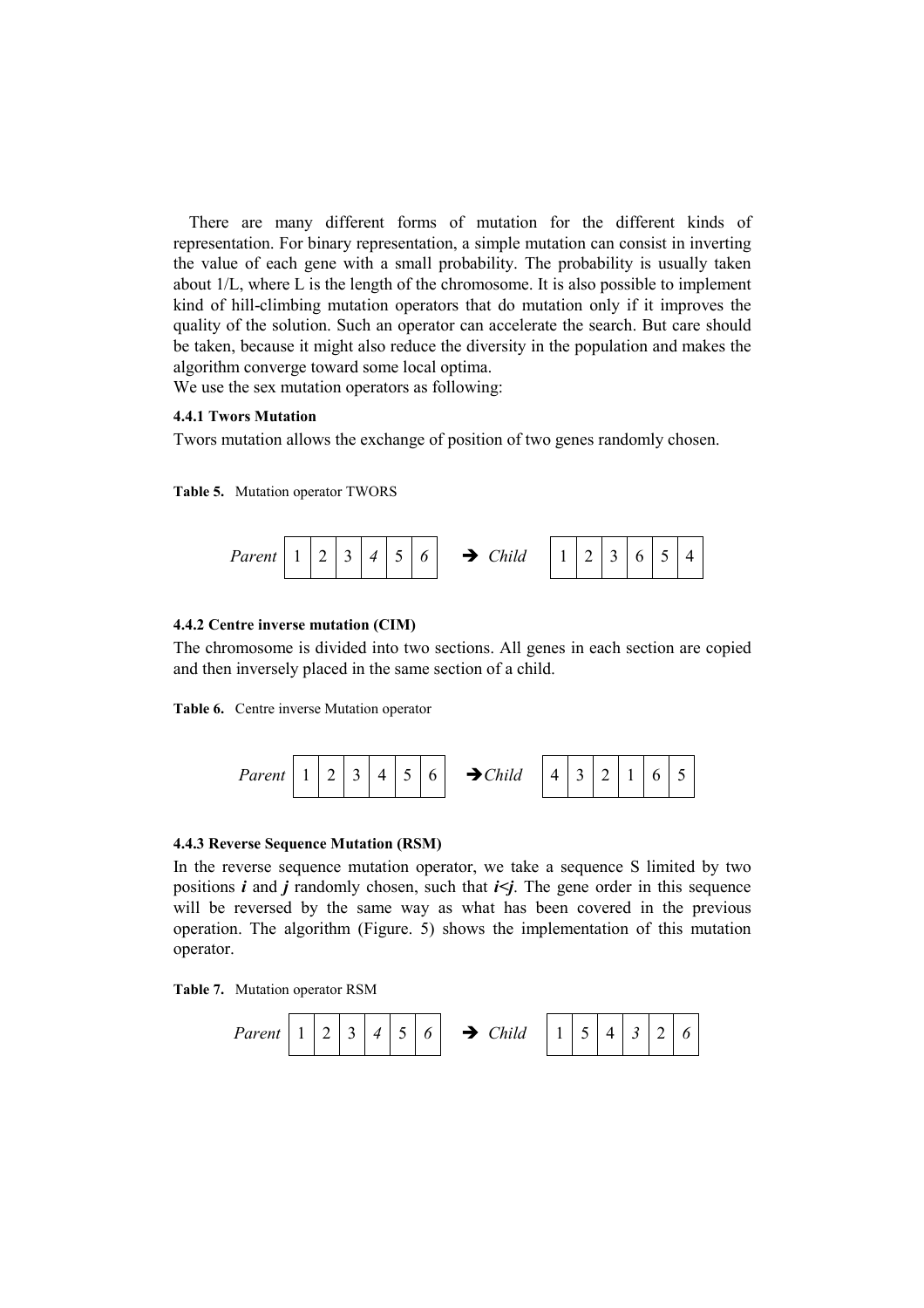```
Input: Parents x_1 = [x_{1,1}, x_{1,2}, \dots, x_{1,n}] and x_2 = [x_{2,1}, x_{2,2}, \dots, x_{2,n}]Output: Children y_1 = [y_{1,1}, y_{1,2}, \dots, y_{1,n}] and y_2 = [y_{2,1}, y_{2,2}, \dots, y_{2,n}]----------------------------------------------------------- 
Choose two crossover points a and b such that 1≤a≤b≤n; 
Repeat 
       Permute (X_a, X_b);
       a = a + 1;b = b - 1;until a<br/>b
```
Figure. 5. Algorithm of RSM Operator

### 4.4.4 Throas Mutation

We construct a sequence of three genes: the first is selected randomly and the two others are those two successors. Then, the last becomes the first of the sequence, the second becomes last and the first becomes the second in the sequence.

Table 8. Mutation operator THORAS



### 4.4.5 Thrors Mutation

Three genes are chosen randomly which shall take the different positions not necessarily successive  $i < j < l$ . the gene of the position i becomes in the position j and the one who was at this position will take the position l and the gene that has held this position takes the position i.

Table 9. Mutation operator RSM

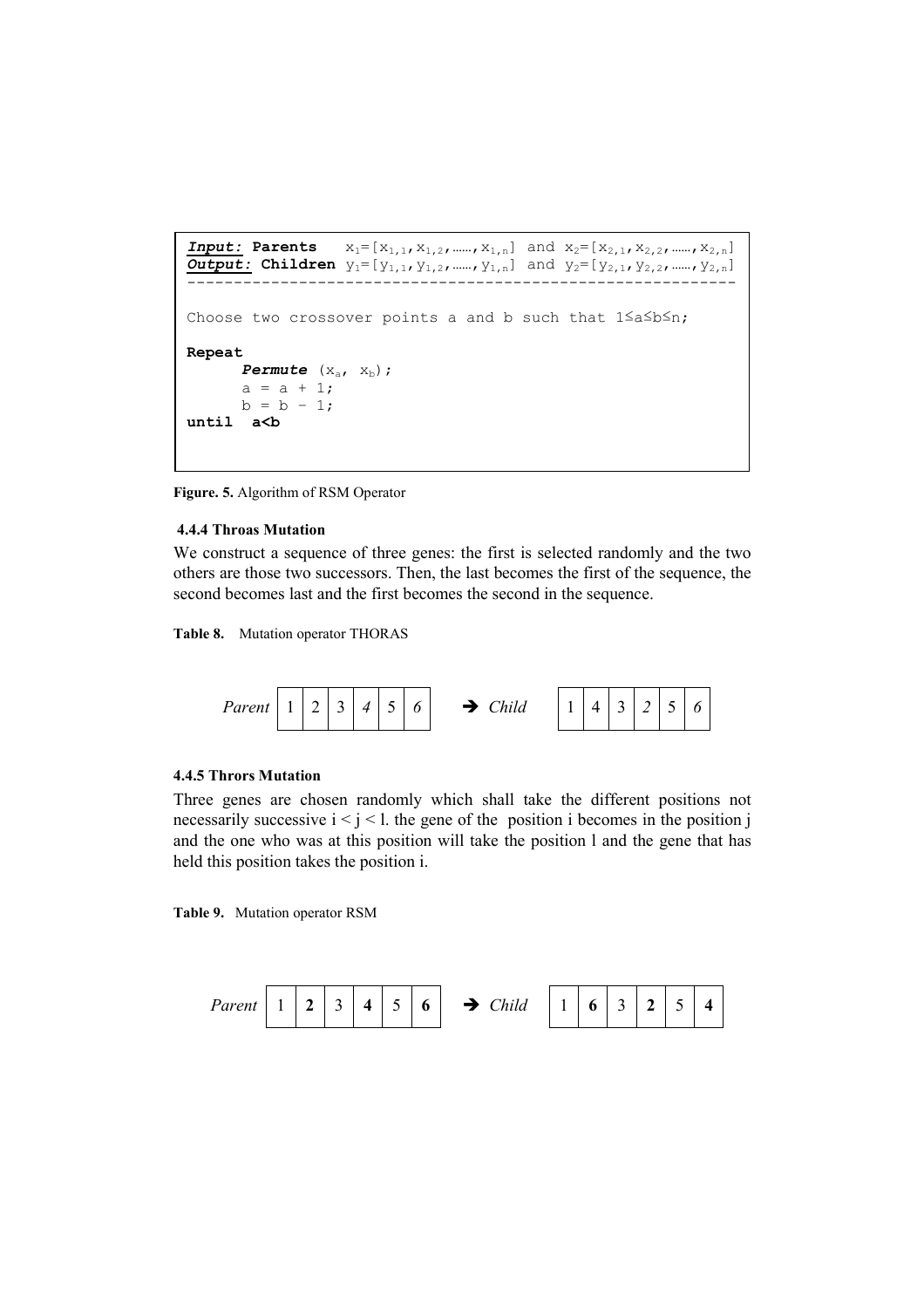#### 4.4.5 Partial Shuffle Mutation (PSM)

The Partial Transfer Shuffle (PSM) as its name suggests, change part of the order of the genes in the genotype. The algorithm (Figure. 6) describes in detail the stages of change.

```
Input: Parents x=[x_1, x_2, \dots, x_n]and P is Mutation probability
Output: Children x=[x_1, x_2, \dots, x_n]-------------------------------------- 
i = 1:
Repeat 
      Choose p a random number between 1 and P
      if p < P then
        Choose j a random number between 1 and n;
        Permute (x_i, x_j);
      End if 
Until i \leq n
```
Figure. 2. Algorithm of Mutation operator PSM

#### 4.5 Insertion Method

We used the method of inserting *elitism* that consists in copy the best chromosome from the old to the new population [22]. This is supplemented by the solutions resulting from operations of crossover and mutation, in ensuring that the population size remains fixed from one generation to another.

We would also like to note that the GAs without elitism can also be modeled as a Markov chain proved their convergence to the limiting distributions under some conditions on the mutation probabilities [32]. However, it does not guarantee the convergence to the global optimum. With the introduction of elitism or by keeping the best string in the population allows us to show the convergence of the GA to the global optimal solution starting from any arbitrary initial population.

# 5. NUMERICAL RESULTS AND DISCUSSION

To resolve a real Traveling Salesman Problem, we use the test problem BERLIN52 to 52 locations in the city of Berlin (Figure. 7). The only optimization criterion is the distance to complete the journey. The optimal solution to this problem is known, it's 7542 m (Figure. 8).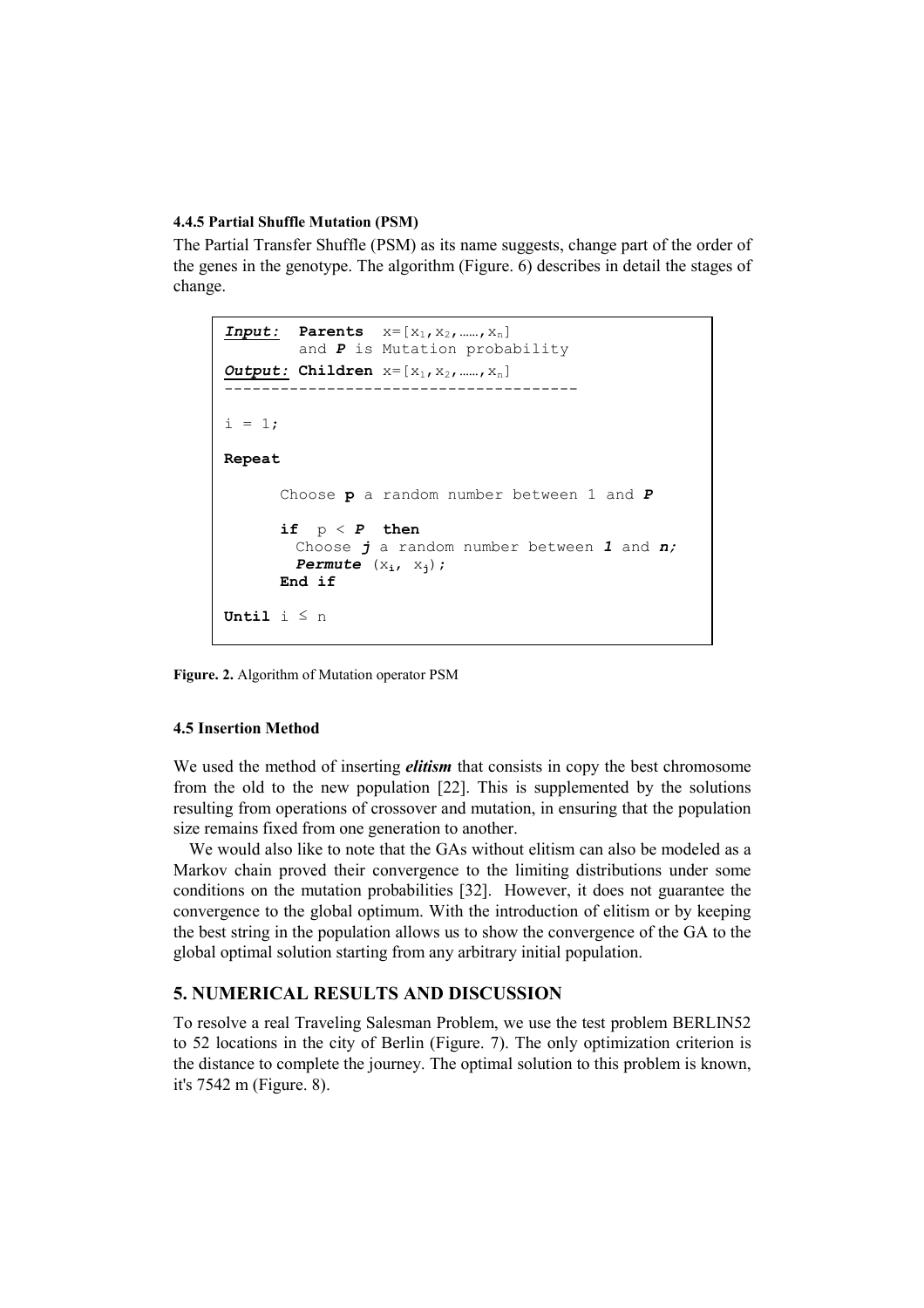

Figure. 3. The 52 locations in the Berlin city



Figure. 4. The optimal solution of Berlin52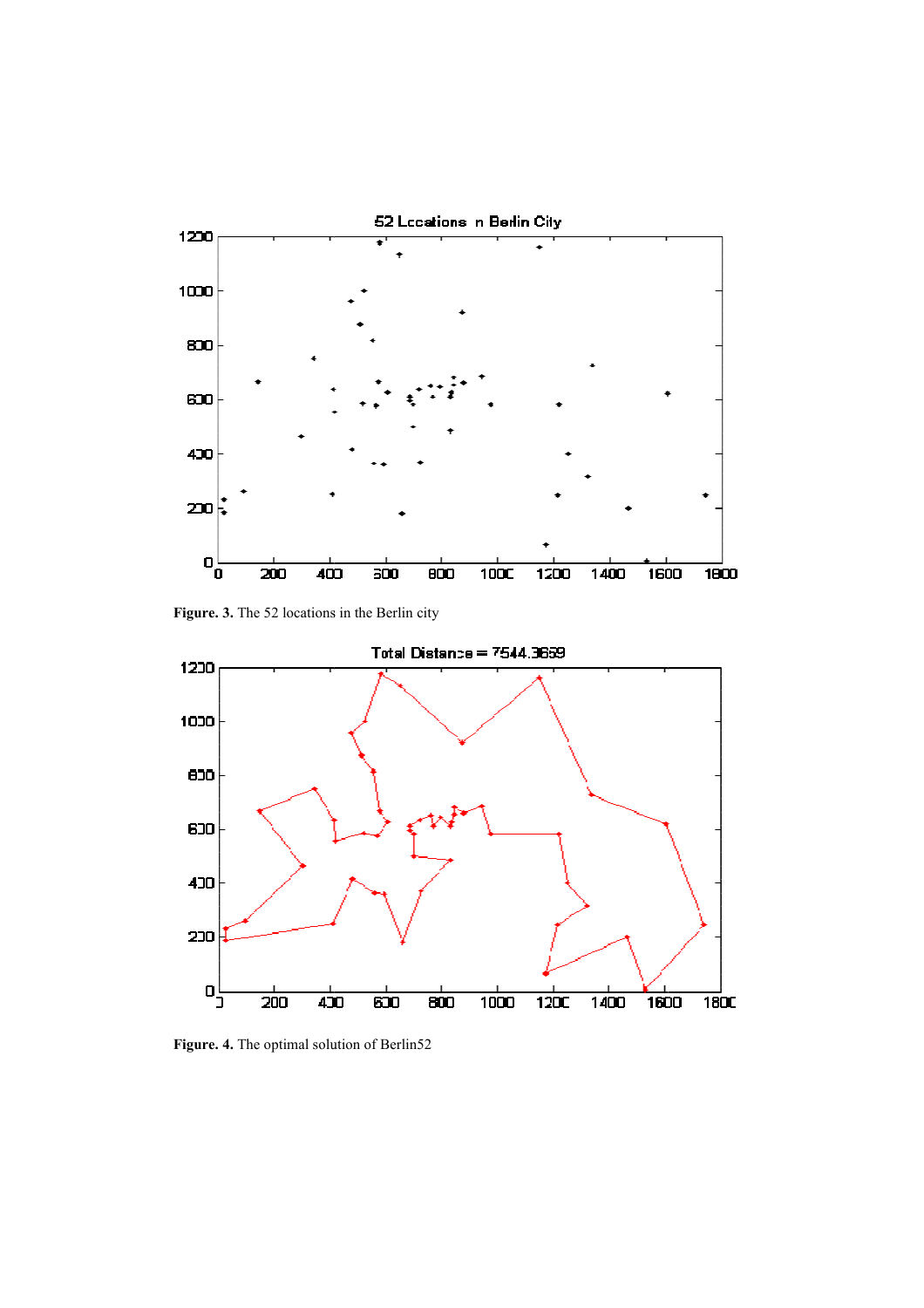#### 5.1 Environment

The operators of the genetic algorithm and its different modalities, which will be used later, are grouped together in the next table (table 10):

Table 10. The operator used

| Crossover operators      | O(X)                                      |  |  |  |
|--------------------------|-------------------------------------------|--|--|--|
| Probability of crossover | $1;0.9;0.8;0.7;0.6;0.5;0.4;0.3;0.2;0.1;0$ |  |  |  |
| Mutation operator        | PSM, RSM, THRORS, THRAOS                  |  |  |  |
| Mutation probability     | $1;0.9;0.8;0.7;0.6;0.5;0.4;0.3;0.2;0.1;0$ |  |  |  |

We change at a time one parameter and we set the others and we execute the genetic algorithm fifty times. The programming was done in  $C++$  on a PC machine with Core2Quad 2.4GHz in CPU and 2GB in RAM with a CentOS 5.5 Linux as an operating system.

#### 5.2 Results and Discussion

To compare statistically the operators, these are tested one by one on 50 different initial populations after that those populations are reused for each operator. To compare the mutation operators, the algorithm used is presented in the evolutionary algorithm (Figure. 9) which the operator of variation is given by the crossover algorithm OX (Figure. 4) and followed by one of mutation operators. and the selection is made by Roulette for choosing the shortest route.

```
Generate the initial population P_0i = 0Repeat 
        P'<sub>i</sub> = Variation (P<sub>i</sub>);
        Evaluate (P', r');
         P_{i+1} = Selection ([P'<sub>i</sub>, P<sub>i</sub>]);
Until i<Itr
```
Figure. 5. Evolutionary algorithm

The Figure.10 shows the results of applying a different mutation operators combined with the application of the crossover operator OX. Note that the more efficient operator is RSM, followed closely by PSM; it is interesting to note that these are two operators which cause least disturbance the individuals by moving or overturning a segment.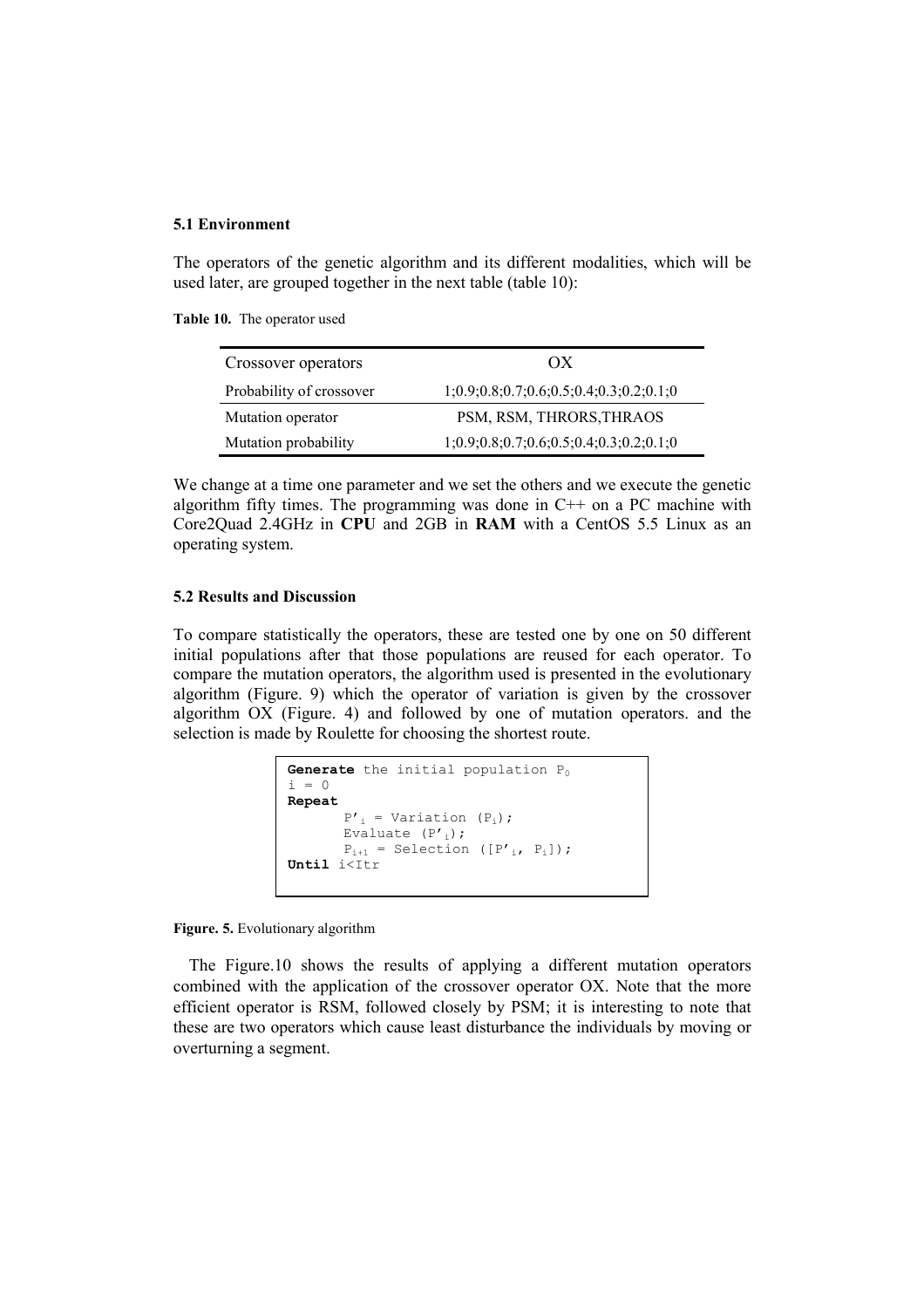

Figure. 6. Comparison of the mutation operators

## 6. CONCLUSION

For the traveling salesman problem presented above, the operators of mutation with the best solutions are RSM and PSM. Despite the fact that the other operators are less efficient, they can be effective with other types of problems because the solution space is different from a problem to another. The characteristics, that make an individual higher than the average, should be submitted to its descendants during the crossover and mutation steps. Base on this proposed approach (computational study), we understand why the mutation operator with a sequence moving performs better than the mixing of sequence.

## **REFERENCES**

- 1. DARWIN. C," The origin of species by means of natural selection", 1859.
- 2. Goldberg. D,"Genetic Algorithm in Search, Optimization, and Machine Learning", Addison Wesley, 1989.
- 3. Jong. KD, "Adaptive system design: A genetic approach". IEEE Transactions on Systems, Man, and Cybernetics1980; 10(3), 556-574.
- 4. Dorigo. M, and Gambardella. LM, "Ant colonies for the traveling salesman problem". BioSystems 1997; 43 ; 73–81.
- 5. Schleuter.MG, "Asparagos96 and the traveling salesman problem". In Proc. of the 1997 IEEE international conference on evolutionary computation IEEE Press 1997.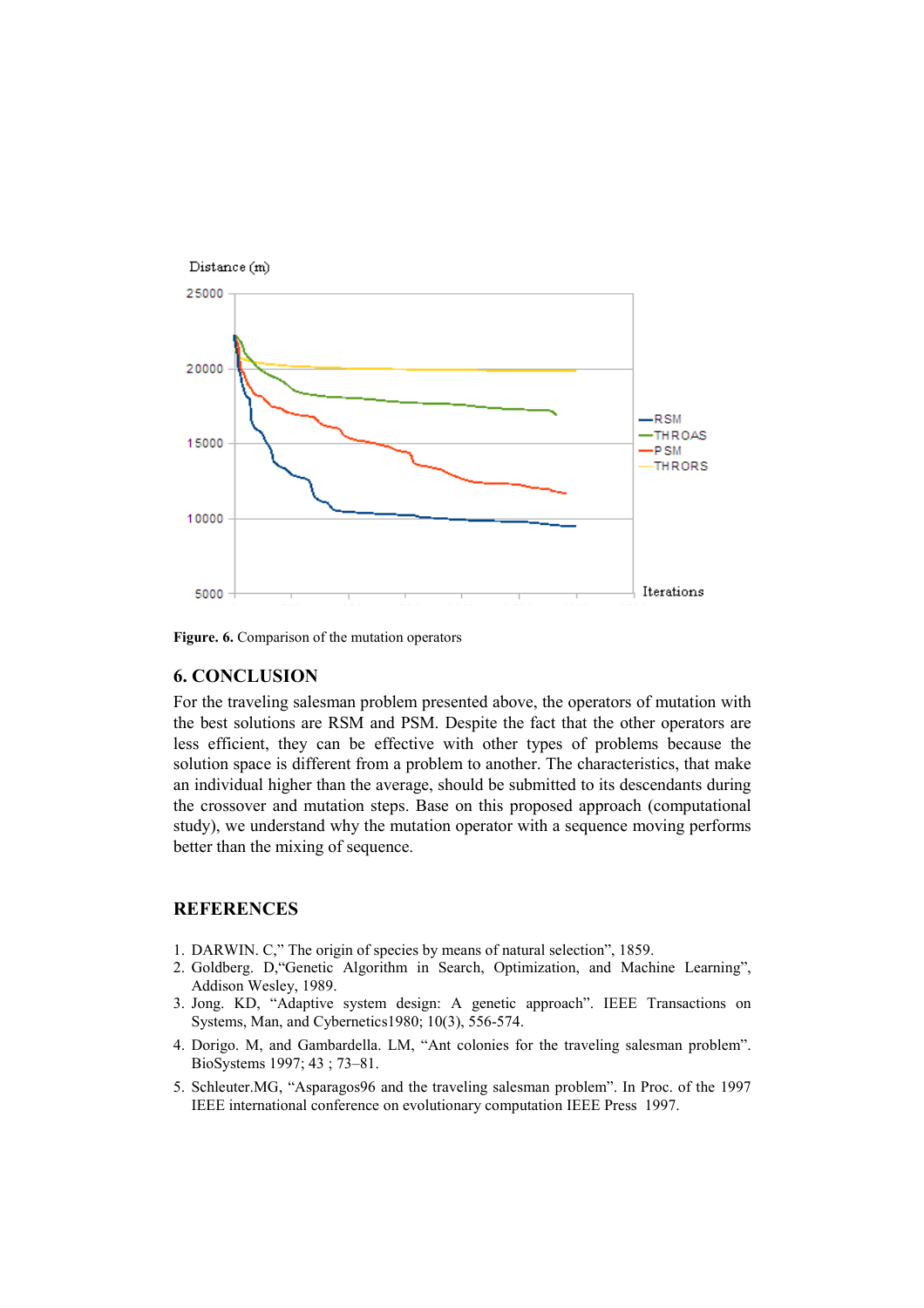- 6. Stützle. T and Hoos. H, "The MAX–MIN ant system and local search for the traveling salesman problem". In Proc of the IEEE international conference on evolutionary computation. Indianapolis, Indiana, USA, 1997.
- 7. Jayalakshmi. GA, Sathiamoorthy. S, and Rajaram. R, "A hybrid genetic algorithm a new approach to solve traveling salesman problem"; International Journal of Computational Engineering Science; 2001; 2(2), 339–355.
- 8. Seo. D, and Moon. B, "Voronoi quantized crossover for traveling salesman problem". In Proc of the genetic and evolutionary computation conference, 2002.
- 9. Misevicius.A, "Using iterated Tabu search for the traveling salesman problem. Information Technology and Control"; 2004; 3(32), 29–40.
- 10. Helsgaun. K," An effective implementation of the Lin-Kernighan traveling salesman heuristic", European Journal of Operational Research 2000; 126(1), 106–130.
- 11. Elaoud. S, Loukil. T and Teghem. J, "A Pareto Fitness Genetic Algorithm: test function study", European Journal Operational Research 2007; 177 (3), 1703-1719.
- 12. Albayrak.M, and Novruz. A, " Development a new mutation operator to solve the Traveling Salesman Problem by aid of Genetic Algorithms" Expert Systems with Applications 2011; 38 ; 1313–1320.
- 13. Albayrak. M, "Determination of route by means of Genetic Algorithms for printed circuit board driller machines" Master dissertation ; Selcuk University; 2008; p. 180.
- 14. Misevicius, A. "Using iterated tabu search for the traveling salesman problem". Information Technology and Control 2004; 3(32); 29–40.
- 15. Lust. T, and Teghem. JM , "A memetic algorithm integrating tabusarch for combinatorial multiobjective optimization". RAIRO 2008; 42, 3-33.
- 16. Oliver. IM, Smith. DJ, and Holland. JRC. "A study of permutation crossover operators on the traveling salesman problem". In Proc. of the second international conference on genetic algorithms (ICGA'87) Cambridge, MA:Massachusetts Institute of Technology; 1987.
- 17. Davis. L, Orvosh. D, Cox. A, and Qiu. Y, "A Genetic Algorithm for Survvivable Network Design", ICGA 1993; 408-415.
- 18. Mahfoud. SW, "Niching methods for genetic algorithms," Ph.D. dissertation, Univ. Illinois at Urbana-Champaign, Illinois Genetic Algorithm Lab., Urbana, IL, 1995.
- 19. Mahfoud. SW ", Crowding and pre-selection revisited. In R. Manner and B. Manderick", Parallel Problem Solving from Nature II. Amsterdam,. North-Holland 1992; 27-36.
- 20. Michalewicz. Z, and Fogel. DB, "How to Solve It: Modern Heuristics", Springer, Berlin, 1999.
- 21. Michalewicz, Z, "Genetic algorithms + data structures = evolution programs". Berlin: Springer 1992.
- 22. Chakraborty. B, and Chaudhuri. P, " On The Use of Genetic Algorithm with Elitism in Robust and Nonparametric Multivariate Analysis", AUSTRIAN JOURNAL OF STATISTICS 2003; 32( 1-2); 13–27.
- 23. Gagne. C, and Parizeau. M., "Genericity in evolutionary computation software tools: Principles and case study", International Journal on Artificial Intelligence Tools 2006; 15(2) :173–194.
- 24. Garey. M. and Johnson. D, "Computers and Intractability", W.H. Freeman, San Francisco, 1979.
- 25. Reinelt. G, "TSPLIB A traveling salesman problem library". ORSA Journal on Computing 1991, 3(4); 376–384.
- 26. Jaszkiewicz. A "Genetic local search for multi-objective combinatorial optimization" 2002; European Journal of Operational Research, 137 (1), 50-71.